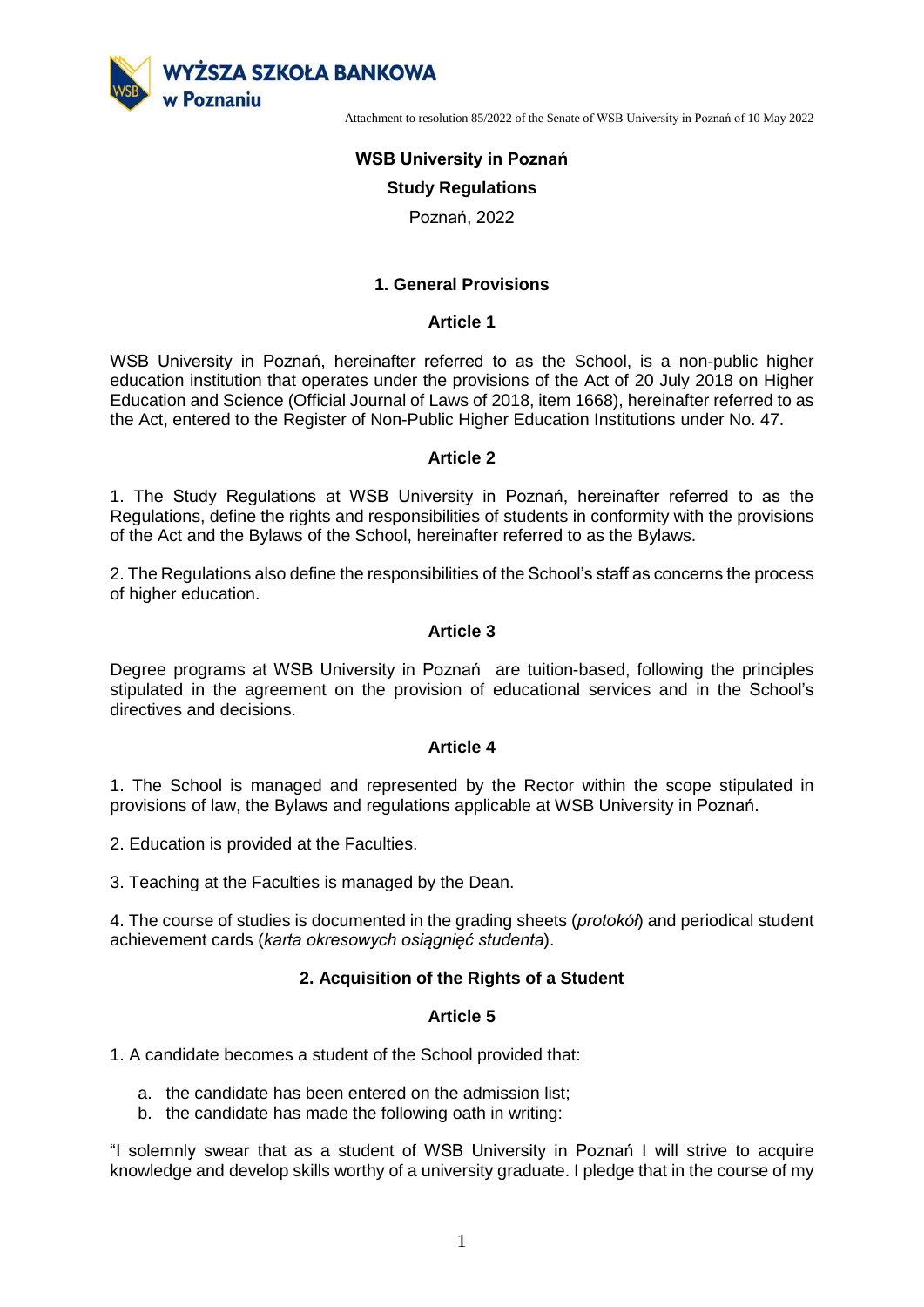

studies I will preserve the good name of the School, and follow its Regulations and customs."

2. Upon making the oath, a person admitted to the School acquires the rights of a student and submits to the requirements following from the provisions of the Act, the Bylaws of the School, and these Regulations. The primary obligation of a student is henceforth to observe all standards and principles of student life protected by the provisions of the Act.

# **Article 6**

- 1. Upon making the oath, a student receives a student ID card (*legitymacja studencka*).
- 2. A student ID card should be handled with particular care.

# **3. Primary Rights and Responsibilities of a Student**

### **Article 7**

1. In particular, a student has the right to:

- a. study in conformity with the curriculum subject to the principles established in the Regulations;
- b. study more than one field of study or specialization subject to rules set out by the Dean;
- c. submit to the School's governing bodies his/her recommendations regarding the study plans and curricula, course of study, organization of the teaching process, social and living conditions and any other academic matter;
- d. receive awards and distinctions for outstanding academic results and achievements;
- e. receive financial assistance granted in conformity with legal regulations in force;
- f. participate in the decision-making of the School's collective governing bodies through students' representatives who are members of such bodies;
- g. participate in social activities;
- h. associate in special interest groups and to participate in academic research conducted at the School;
- i. associate in student organizations;
- j. join the self-governing students' union (*samorząd studencki*), in particular to exercise passive and active voting rights.
- k. request that the educational process be adapted to his/her needs resulting from certified disability.

# **Article 8**

1. In order to exercise their rights, in particular the right to education, students may, pursuant to the rules stipulated in applicable provisions of law and agreements with the governing bodies of the University, use:

a) premises of the University,

b) equipment and other material resources on the premises of the University, including those necessary for remote education,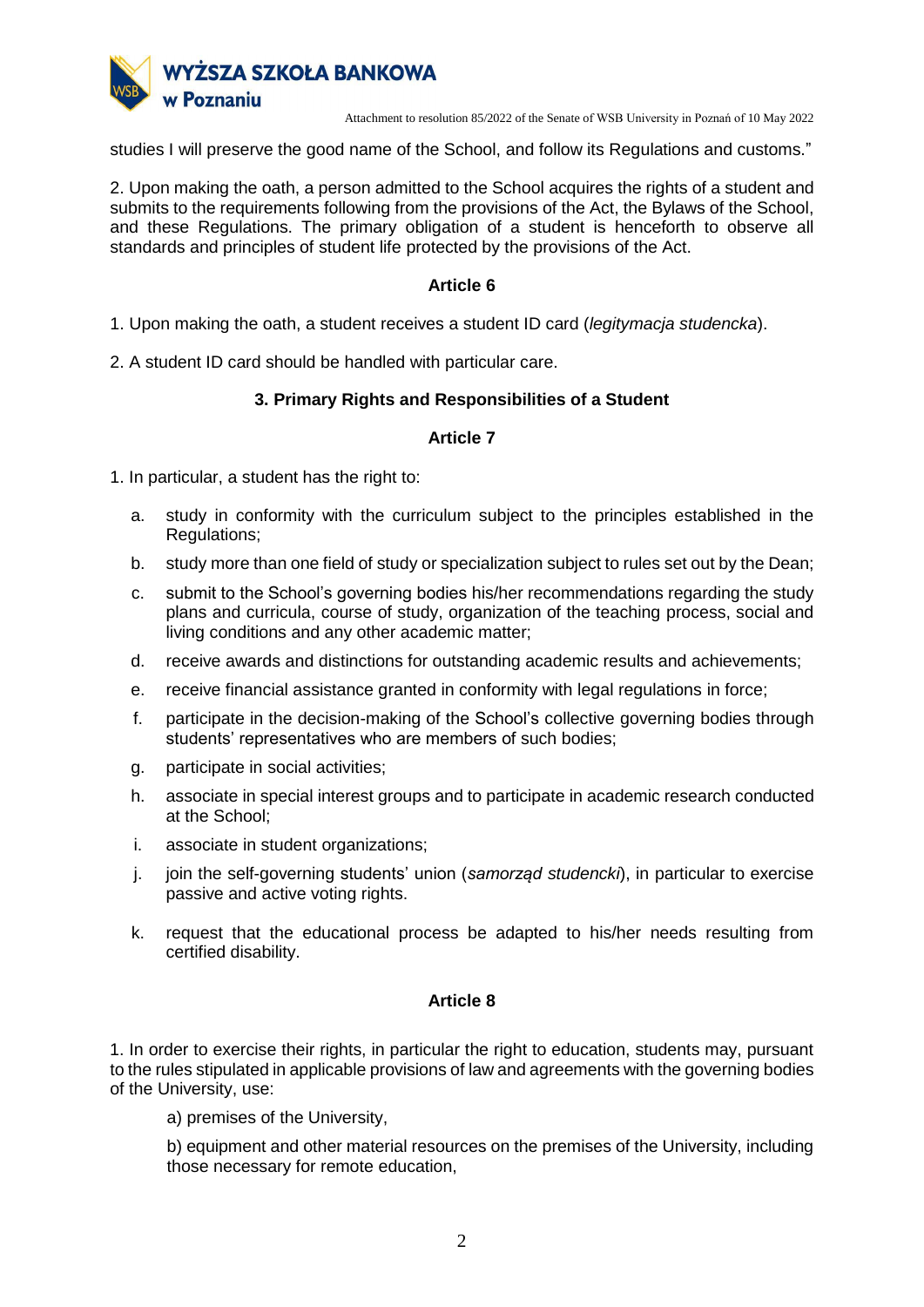

c) assistance from the staff of the University, in particular academic teachers,

d) opportunities for training in the use of remote learning tools,

e) assistance of the governing bodies of the University,

f) assistance of the Rector's Plenipotentiary for Students with Disabilities (RPSD) pursuant to the provisions of a separate regulation of the Rector and in accordance with the RPSD Regulations,

g) equipment rental for students with disabilities pursuant to the rules specified in the Rental Terms and Conditions annexed to a separate directive of the Rector.

2. Students shall form a self-governing students' union on the basis of the Regulations of the self-governing students' union which shall enter into force once the Senate of the University confirms its compliance with the Act and the Bylaws.

3. Students, including students with disabilities, are provided with appropriate conditions during classes, final tests and exams. Details are specified in a separate directive of the Rector.

# **Article 9**

1. A student is obliged to:

- a. observe School's regulations and directives;
- b. act in accordance with the standards and customs of the School;
- c. acquire skills which are necessary to graduate;
- d. protect the School's property;
- e. make timely payments for the educational services provided by the School.

2. Students are also obligated to monitor the announcements and notifications available via the internal Internet platform – Extranet and on the Moodle e-learning platform.

3. Students are additionally obligated to notify the School of any change of personal data submitted in the personal questionnaire in the course of enrolment procedure, in particular if said changes concern their marital status, name, surname, address of residence or e-mail address, judicial decisions on gender change.

# **Article 10**

1. Upon the termination of the agreement on the provision of educational services, a student may apply to be transferred to another higher education institution, on condition that the student has complied with all responsibilities (including financial responsibilities) following from the internal provisions of the School. The fulfillment of said responsibilities is confirmed on a clearance slip (*karta obiegowa*).

2. A student of another higher education institution, upon the Dean's approval, may be admitted to the School. The admissions requirements are established by the Dean.

# **4. Organization of Degree Programs**

# **Article 11**

1. The School provides: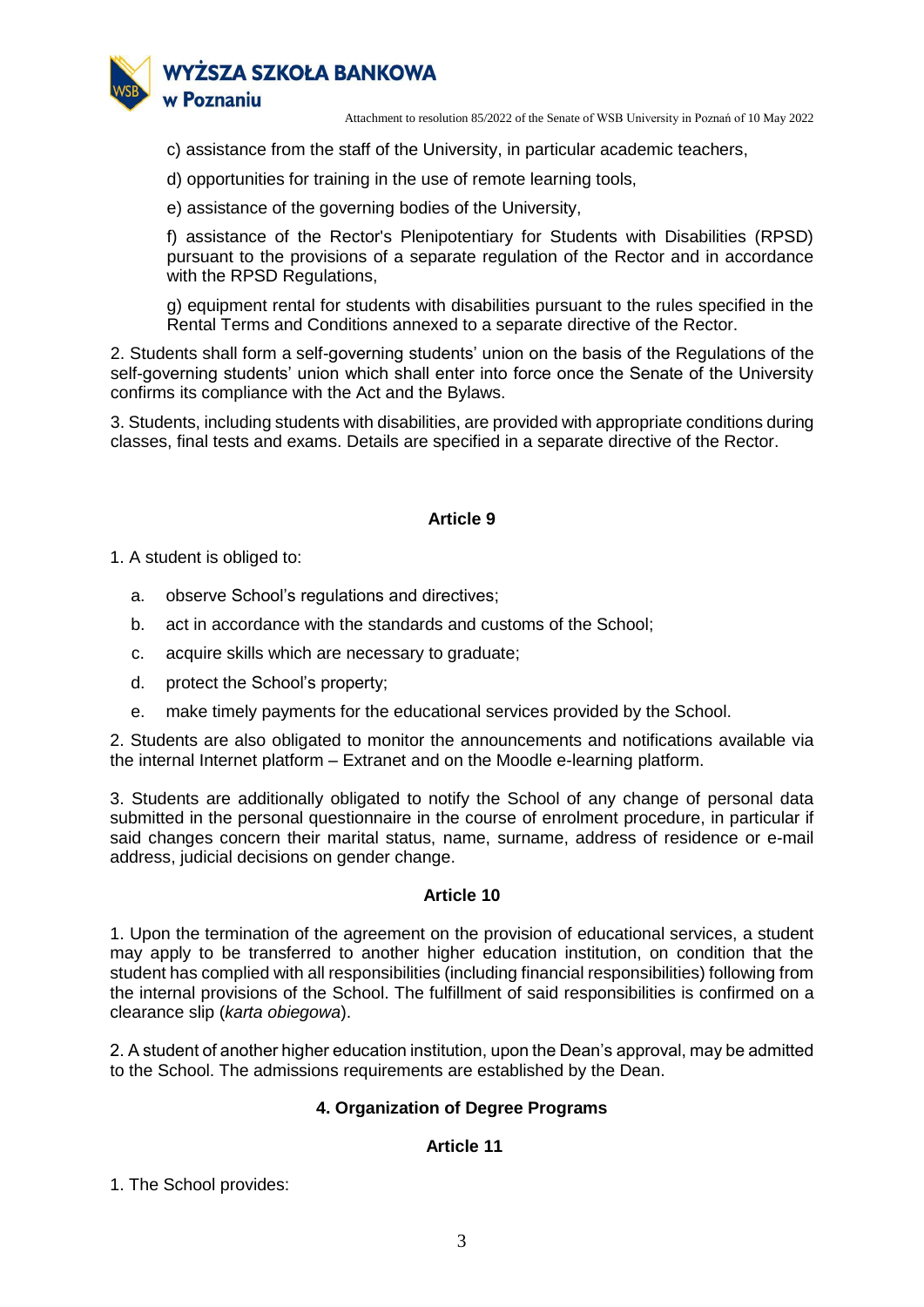

- a. first cycle programs (BA degree);
- b. second cycle programs (MA degree);
- c. long cycle programs (MA degree);
- 2. Credits are obtained on a semester basis.
- 3. The School provides education in full-time and part-time programs.

### **Article 12**

1. The academic year commences not later than on October 1 and ends on September 30 of the following calendar year.

2. The academic year is divided into fall and spring semesters.

3. By June 30, the Rector announces the schedule for the upcoming academic year. The academic year schedule defines dates of ordinary and re-sit exam sessions.

4. Throughout the academic year, the Rector may announce days off not provided for in the schedule.

5. Throughout the academic year, the Dean may announce hours free from classes.

### **Article 13**

- 1. The teaching process in a given field of study is based on the curriculum which includes:
	- a. description of learning outcomes for a given field of study,
	- b. study plan with allocated ETCS credits referred to in Article 16 herein,
	- c. assessment methods for student learning outcomes.

2. The study plan provides for the following types of courses:

- a. mandatory,
- b. additional,
- c. optional which expand the basic curriculum,
- d. elective.

#### **Article 14**

Classes in optional courses may be attended by students who have been granted approval by the Dean. An additional fee may be charged for such classes.

#### **Article 15**

1. The courses included in the curriculum may assume the following forms:

- a. lectures,
- b. practical classes,
- c. seminars,
- d. proseminars,
- e. classes,
- f. laboratory classes,
- foreign language classes.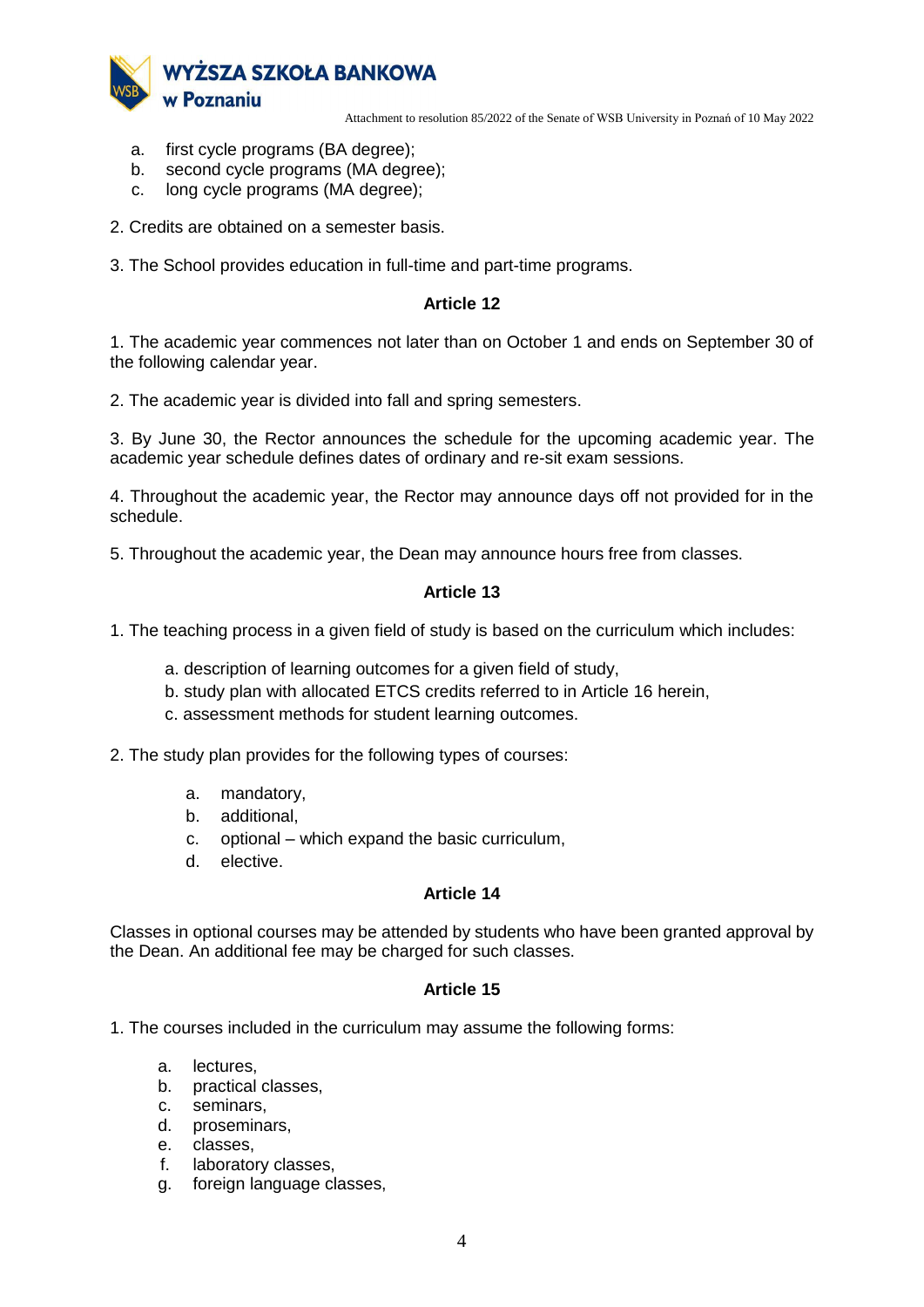

- h. workshops,
- i. project classes,
- j. studio classes,
- k. professional practice / work placement,
- l. field practice,
- m. sports camps,
- n. classes run in real conditions,
- o. internships in the case of dual degree programs.

2. The process of education at the University may be carried out with the use of methods and techniques of distance learning, which may take the form of synchronous or asynchronous education or a combination of both.

3. Synchronous learning takes place when communication between the teacher and the participants takes place in real time.

4. Asynchronous learning means there is no real-time communication between the teacher and the participants and interactions are spread over a longer period of time.

5. Detailed conditions for distance learning may be determined by way of directives issued by competent bodies of the University.

6. Upon the Dean's approval the courses may be taught in a foreign language by academic staff with adequate linguistic competence.

**7.** Detailed conditions for adapting the process of education to the needs of students with disabilities shall be defined in a separate directive of the Rector.

# **Article 16**

To register and compare student's achievements the School uses a credit-based system. Each module or course is assigned a certain number of ETCS credits (European Credit Transfer System) established by the Dean.

# **Article 17**

The teaching process is supervised by the Dean.

#### **5. The Procedure for Course and Semester Completion**

#### **A. General Provisions**

#### **Article 18**

1. Students are required to obtain credits for all the courses including those stipulated in Article 12(2)(b)-(d), if included in the study plan.

2. Lectures at the School are not mandatory.

### **Article 19**

1. The principles of class participation (including credits) are specified in the Course Description.

2. The Course Description is posted on Moodle not later than two weeks before a particular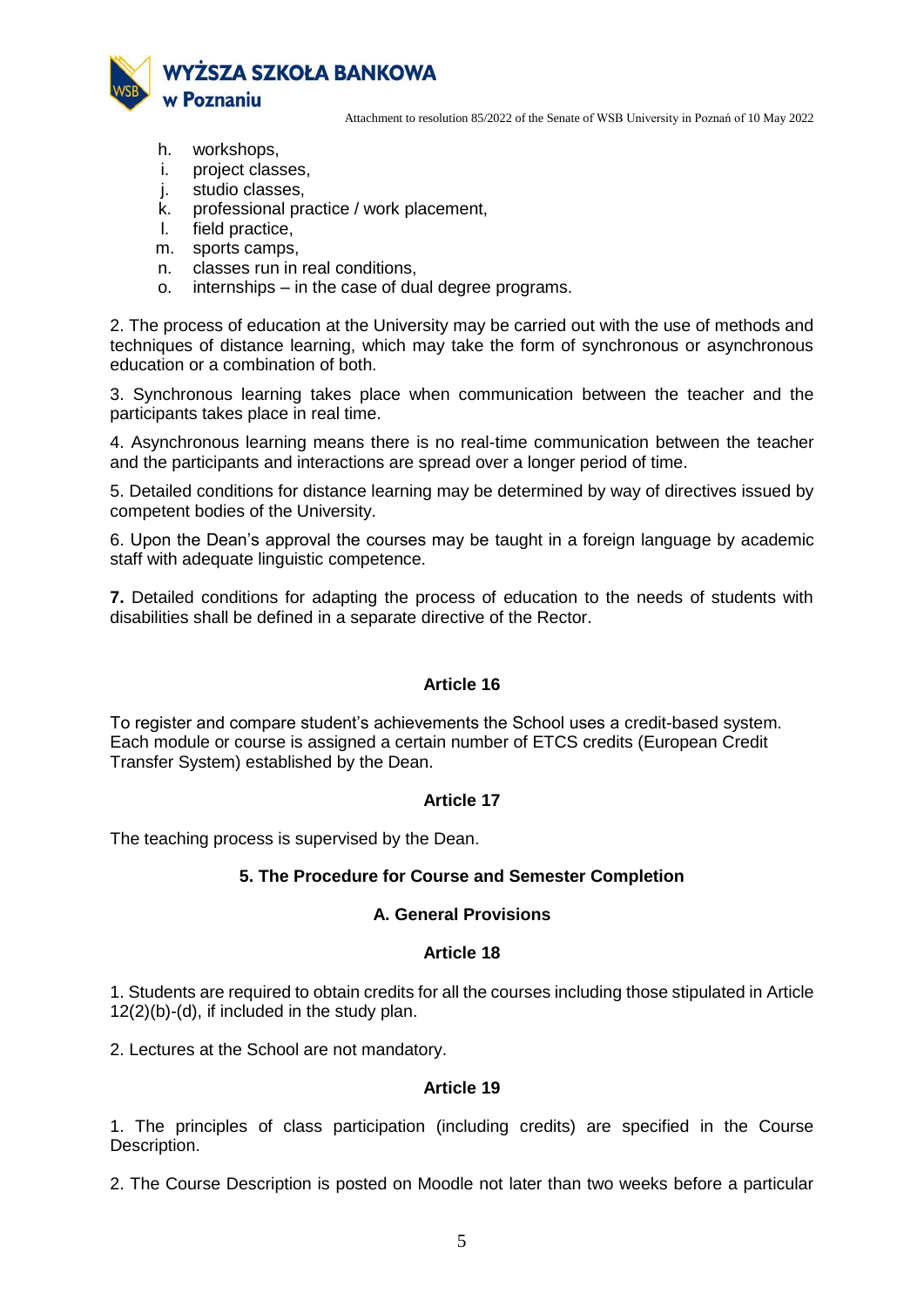

course starts.

3. An absence is deemed excused upon the presentation of a medical certificate or another relevant document confirming the student's inability to participate. Whether the absence shall be excused or not is decided by the person teaching the course. An absence – also if excused – does not release the student from the obligation to complete the tasks as described in the Course Description, which are necessary to pass the course.

### **Article 20**

1. In particularly justified circumstances the Dean may allow a student to pursue an Individualized Educational Plan (IEP). In such case the Dean exempts the student – at his/her own written request – from the obligation to attend classes.

2. Within the IEP the Dean may – in agreement with and subject to the approval of the person teaching a particular course – agree to individually set dates of final tests and exams during the ordinary and re-sit exam session. In this case, the student is obliged to contact the person teaching the course without undue delay.

3. A student who has received permission for the IEP is obliged to agree on the form of passing the course with the person teaching the course within the first 2 weeks of the course.

### **Article 21**

The School applies the following grading scale:

| 2    | fail (niedostateczny)                     | No credit/fail |
|------|-------------------------------------------|----------------|
| 3    | satisfactory (dostateczny)                |                |
| $3+$ | more than satisfactory (dostateczny plus) |                |
| 4    | good ( <i>dobry</i> )                     | Credit/Pass    |
| 4+   | very good (dobry plus)                    |                |
| 5    | excellent (bardzo dobry)                  |                |

# **Article 22**

Should a student fail a course at the first attempt, then the student shall have the right to retake the final test or take the exam during re-sit exam session.

# **B. Extended session**

#### **Article 23**

1. In particularly justified circumstances, when a student has been prevented from taking a final test and/or exam at the first or second attempt due to ill-fated reasons, he/she may apply in writing to the Dean requesting that additional final test and exam dates be established outside of the exam session.

2. Permission of the Dean to take a final test or an exam outside of the exam session will result in the student being conditionally registered in the next semester until the day indicated in the Dean's decision as the final day for passing such final test or exam in a given course.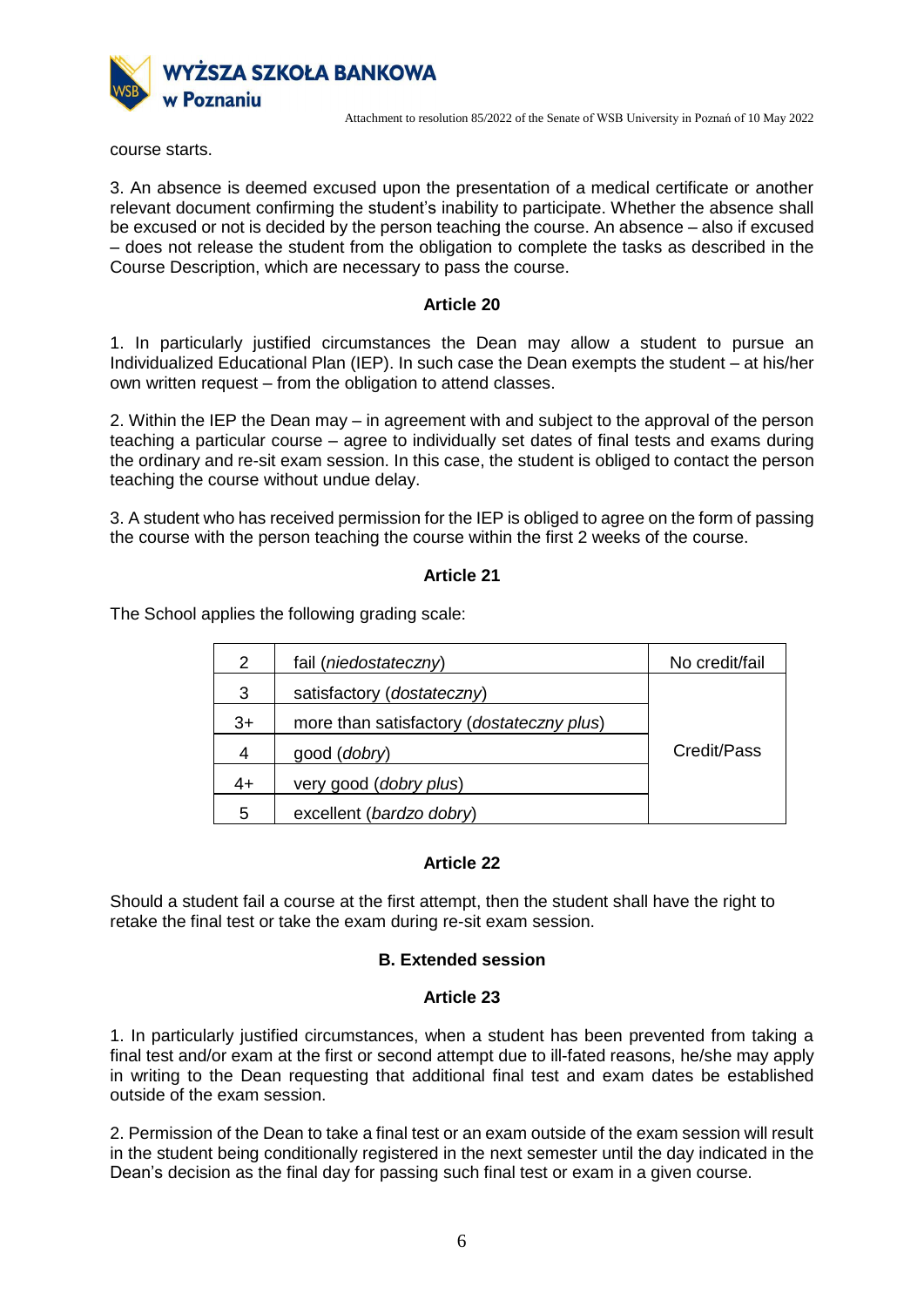

3. A student who fails a final test or exam during the extended session may apply in writing to the Dean to repeat the course or semester.

# **C. Credits**

### **Article 24**

The credit for a course shall be obtained by the end of the semester (first attempt). For the courses which end only with an exam, said exam shall also be taken by the end of the semester.

# **Article 25**

1. The criteria students are required to meet in order to successfully complete a course in the re-sit session are determined by the Course Description, and announced to the students at the beginning of each semester.

2. Deadlines for passing courses in the form specified in Course Descriptions (written and oral knowledge and skills tests) should be announced to students with at least two weeks' notice.

3. The person teaching the course shall announce results to the students within 7 days from the day students have submitted credit work. The date of entry in the grading sheet should be the same as the date of the submission.

4. Students have the right to be informed of the reasons for the grade referred to in Article 24(2) and (3) within 7 days from the date of announcement of the results. After this date the grade shall become final.

# **Article 26**

1. A student who has complied with all the course requirements specified in the Course Description before the end of the semester shall pass the course. The credit shall be confirmed by an appropriate entry made in the grading sheet.

2. A student may pass a course on the basis of a grade awarded by his/her home university or another higher education institution on condition the student's learning outcomes and ECTS credits required by the School are congruent. In such case the decision is made by the person teaching the course (subject to Article 37(3)).

3. In the event that the person teaching the course takes a decision to transfer a student's grade and the credit obtained in the previous university was awarded at the second attempt, only a passing grade will be transferred.

#### **Article 27**

A student who failed a course in the first attempt may obtain credit for this course at the latest during the re-sit exam session solely as the second attempt. In special circumstances the Dean may set another day for obtaining credit subject to Article 20 and Article 32(1). If a student obtains credit it shall be confirmed by an appropriate entry made in the grading sheet by the person teaching the course. In justified circumstances the entry may be made by the Dean.

# **D. Exams**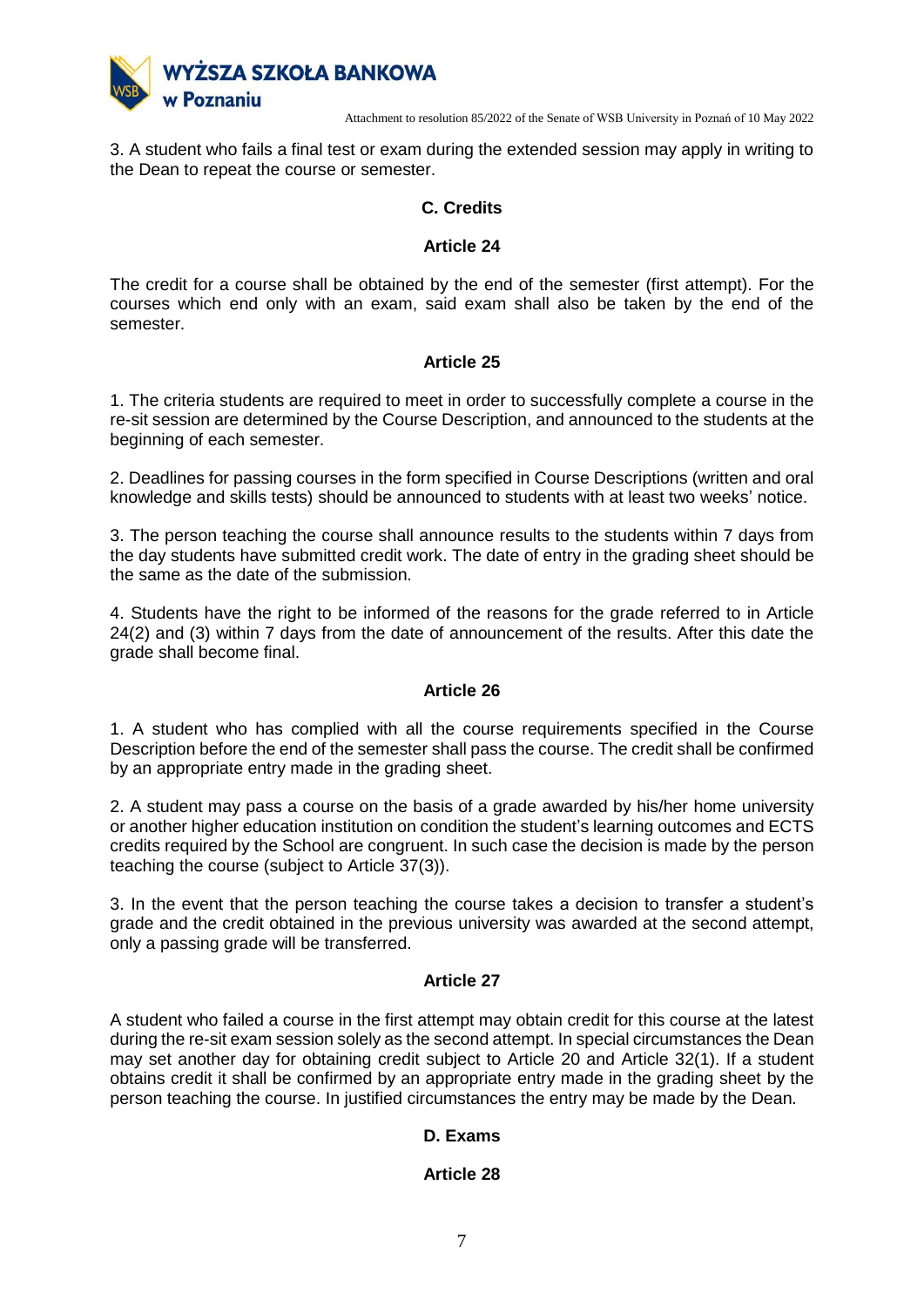

1. Exams take place in session periods provided for in the academic year schedule and on days defined by the Dean. Exams to be taken as the first attempt shall be held by the end of the exam session. Exams to be taken as re-sit exams shall be held by the end of the re-sit exam session.

2.If an examiner agrees, an exam may be taken on another date before the re-sit session ends.

3. During the exam session, a student may take an exam if he/she has obtained credit for a particular course with the exception of courses which end only with an exam.

4. A student who passed a course which ends with an exam in the re-sit session, fails the exam at the first attempt and can only re-sit said exam, subject to Article 27(6) below.

5. A student who has qualified for a re-sit test before a board of examiners and obtained credit shall also have the right to take the exam at the first attempt.

6. The exam may cover more than one course (end-of-semester exam). Taking an end-ofsemester exam does not depend on obtaining credit for courses covered by the end-ofsemester exam.

# **Article 29**

1. Exam results shall be announced within seven (7) days from the day of the exam. The date of entry in the grade sheet should be the same as the day of the exam.

2. The results of the end-of-semester exam shall be announced within twenty one (21) days from the day of the exam.

3. Students have the right to be informed of the reasons for the grade obtained (as well as view their written work) within 7 days from the date of announcement of the results. After this date the grade shall become final.

#### **Article 30**

In order to take an exam, a student must present his/her student ID. The examiner shall have the right to refuse to examine a student who does not have such document during the exam.

### **E. Re-sit before a Board of Examiners**

#### **Article 31**

1. In case of reservations as to the reasons for the grade from the course or exam taken at the first or second attempt, the student, within seven (7) days from results announcement regarding the course or exam, may submit a request to the Dean to retake the final test or exam before a board of examiners.

2. The re-sit exam shall take place before the person teaching a particular course, the Dean, an expert in the field appointed by the Dean and a representative of the self-governing students' union designated by a competent body of the students' union. The student's designated observer may also take part in the final test/exam before a board of examiners . The date shall be established by the Dean.

3. The grade obtained during the re-sit final test or exam before a board of examiners shall nullify the grade obtained during the questioned attempt.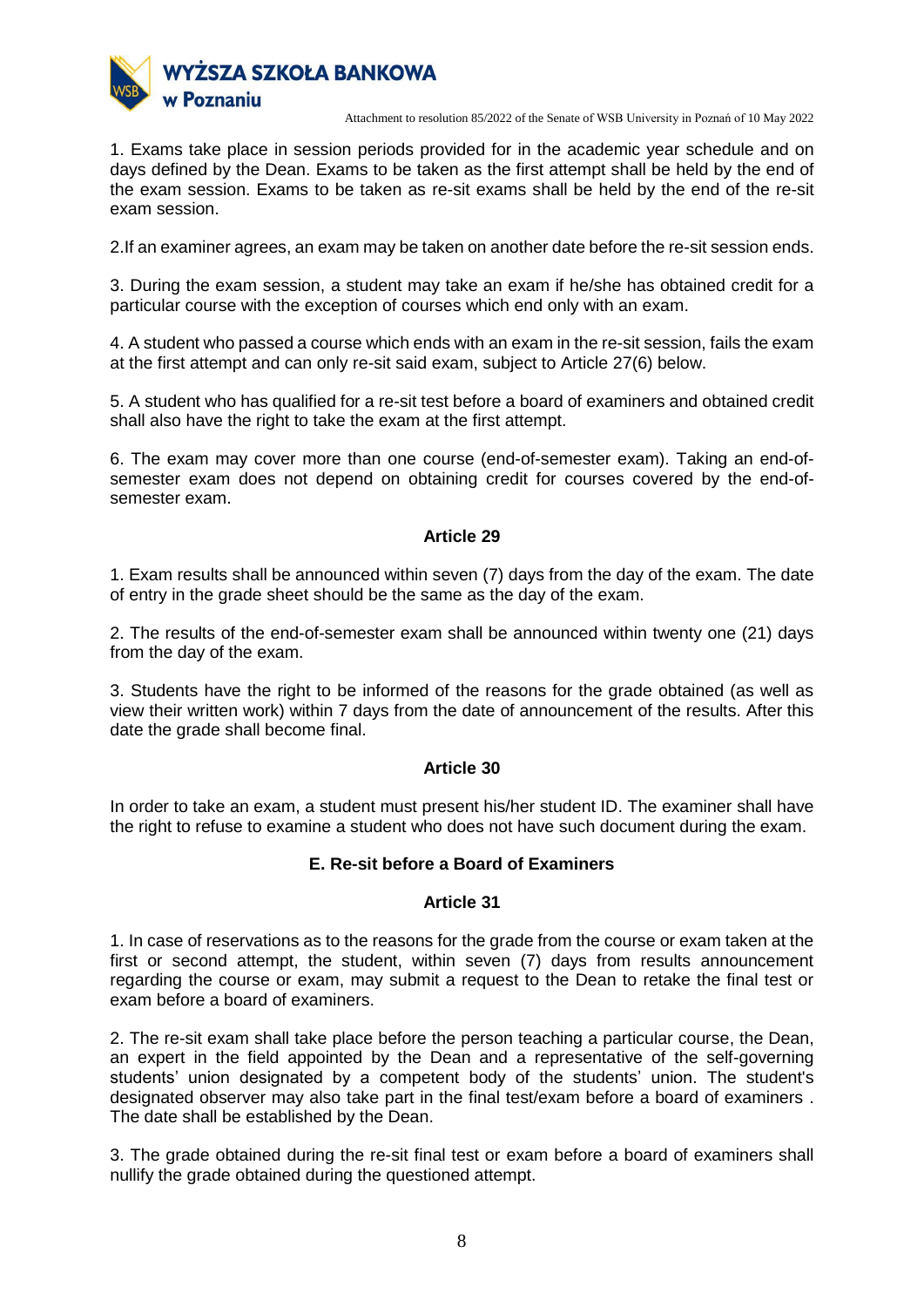

### **Article 32**

In particularly justified circumstances the Dean may – within 7 days from the announcement of the results – nullify the grades obtained by the student during the final test or exam taken at first or second attempt, and set the date of the test or exam to be taken before a board of examiners.

### **Article 33**

The grade in the final test or exam before a board of examiners is taken into account when calculating the cumulative grade point average.

### **F. Semester Completion**

#### **Article 34**

A student who has obtained all credits and passed the exams provided for in the curriculum for a given semester shall be deemed to have successfully completed the semester.

#### **Article 35**

Semesters shall be completed in the chronological order.

### **G. Repetition of Course**

### **Article 36**

1. If a student fails to obtain credit for no more than two courses during a semester, the Dean shall require the student to repeat the failed courses.

2. The repetition of a course may take place:

- a. while continuing tuition and with a conditional qualification of the student for the next semester,
- b. without continuing tuition, only at the student's request,
- c. without continuing tuition, on an individual basis.

3. The Dean may define the list of courses and the form of repeating them.

4. The Dean shall set forth conditions for repeating a course, including the semester in which the repetition should take place. The Dean shall set a date to pass the course according to the exam session timetable. If within 14 days from the issue of the Dean's decision the student does not object to it in writing, then this shall be deemed as granting consent to repeat the course on the terms set forth by the Dean.

5. A course may be repeated using remote teaching methods and techniques (on-line) or in the course of individual consultations with the person teaching the course. The form of repetition shall be determined by the Dean.

6. The repetition of a course on an individual basis can take place only if the student fails to pass the diploma seminar course in the last semester. The student shall take the course in the semester that immediately follows the last semester. The course is taken on dates individually agreed to with the teacher.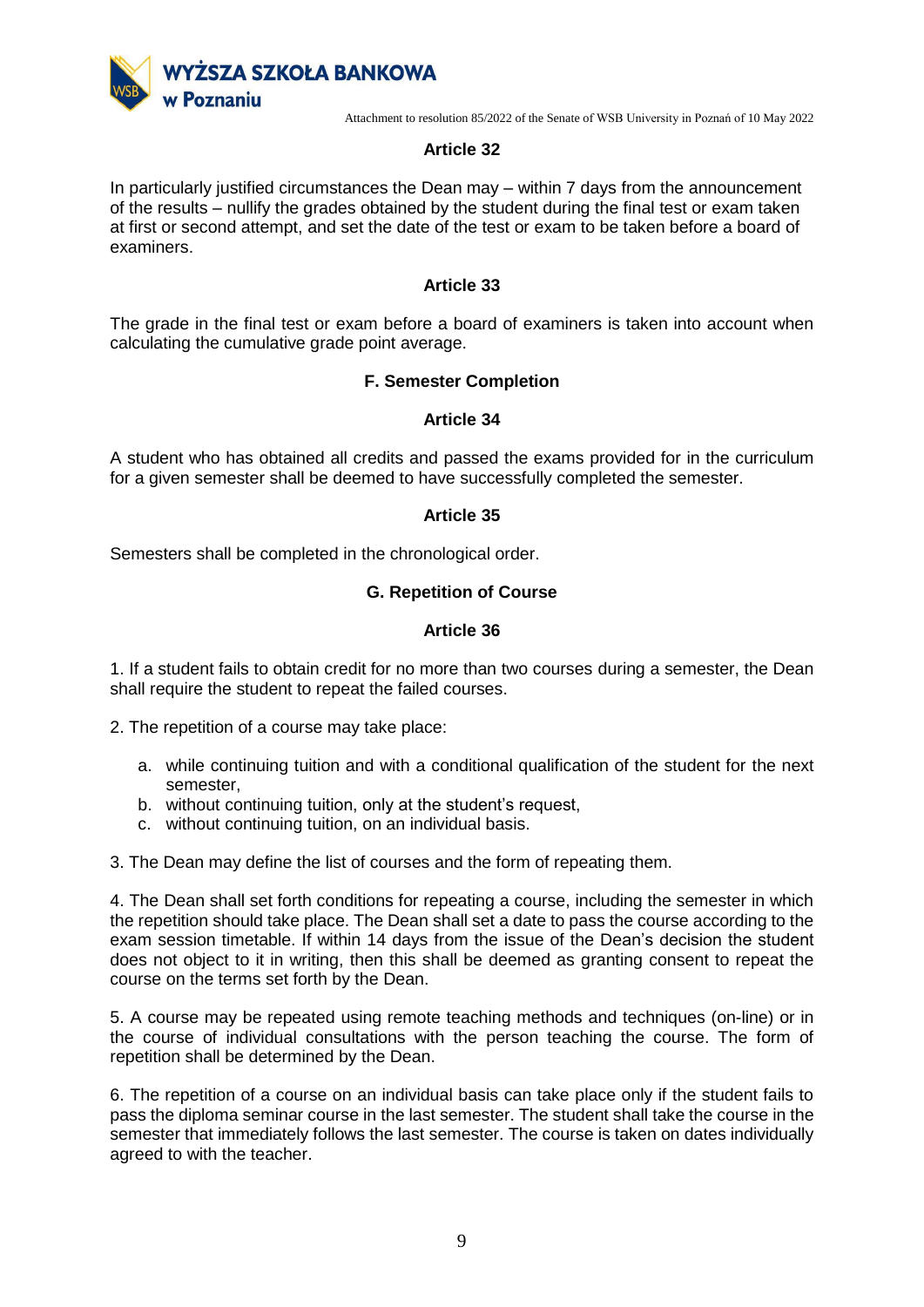

7. A student repeating a course, before starting a semester, shall report to the Registrar's Office in order to learn the terms and conditions of repeating the course set forth by the Dean.

8. If a course is repeated without continuing tuition and there is a change of the year in which the student is to graduate, the Dean shall specify curriculum differences resulting from potential changes in the curriculum.

9. A course may be repeated only once. In particularly justified circumstances the Dean may approve a second repetition of a course.

10. A student who fails a repeated course may apply to the Dean with a written request to repeat the semester whose curriculum featured the failed course.

11. The Dean shall set forth the rules of repeating the end-of-semester exam.

# **H. Repeating a Semester**

### **Article 37**

1. Should the student fail to meet conditions to complete a semester, the Dean, at the student's request, may have the student repeat the semester.

2. Student who repeats the semester has to obtain credits for all courses included in the study plan.

3. In particularly justified cases the Dean, at the student's request, may give credits with his signature for passing grades obtained by the student for courses in the semester the student is repeating.

4. A semester can be repeated only once. In particularly justified circumstances the Dean may approve the second repetition of a semester.

5. At the beginning of a semester a student who repeats the semester shall approach the Registrar's Office in order to read the curriculum and other conditions of studying. If the curriculum has changed the student shall be obligated to make up for the curriculum differences that have emerged.

# **I. Conditional Qualification for the Successive Semester**

#### **Article 38**

1. Conditional qualification for the successive semester is a result of the Dean's decision to:

- a. have the student to repeat a course or courses while continuing education in the successive semester – in such case conditional qualification shall be prolonged until the student passes the course in question;
- b. extend exam session in such case the student qualifies conditionally for successive semester until the final date for obtaining credit for the course in question.

# **6. Individual Study Plan and Curriculum**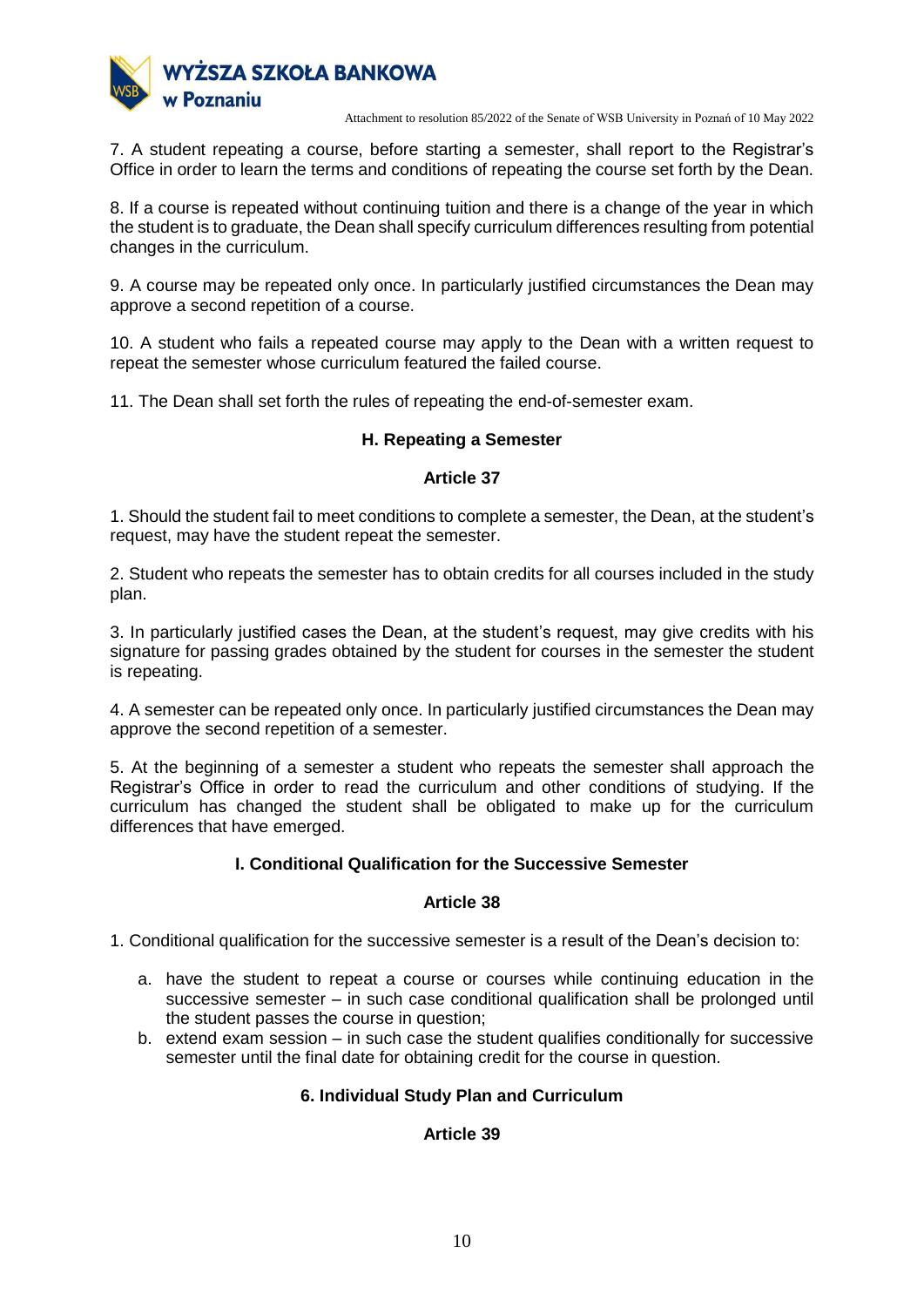

1. Students who have the right to study within an individual study plan and curriculum are students:

- a. with particular talents and a grade point average determined by the Dean,
- b. who were sent by the School to study abroad,
- c. who were assigned a particular number of ECTS credits by the Dean to confirm their learning outcomes,
- d. with a legal disability status, if the disability impedes participation in regular classes.

2. A student applying for an individual study plan and curriculum shall provide the Dean with a written request specifying the following:

- a. period to encompass the individual study plan and curriculum;
- b. individual plan of classes

3. The right to study within an individual study plan and curriculum is granted by the Dean, who also determines the individual study plan for a given academic year.

### **Article 40**

An individual study plan and curriculum may be based on a basic study plan and curriculum that provides for the following changes:

a) different period of education;

b) different sequence of credits to be obtained and exams to be taken;

c) different structure of courses, which shall mean that upon the Dean's approval some courses may be replaced by others.

# **Article 41**

1. Upon obtaining the Dean's approval a student shall receive an individual study plan and curriculum sheet.

2. A student shall have the right to participate in all classes in the courses provided for in his/her plan.

# **Article 42**

1. A student under the individual study plan and curriculum shall attempt to obtain all credits and take exams on the dates established with respective lecturers. If a course is taught by more than one lecturer, the Dean shall designate the one in charge and the examiner. The student shall have the right to re-sit every final test and exam under the provisions of Articles 23-34.

2. The provisions of Articles 35-37 shall apply accordingly.

# **Article 43**

If a student fails to complete his/her individual study plan:

a) the Dean may approve a revised plan for the following semester provided that the discrepancies are insignificant and justified;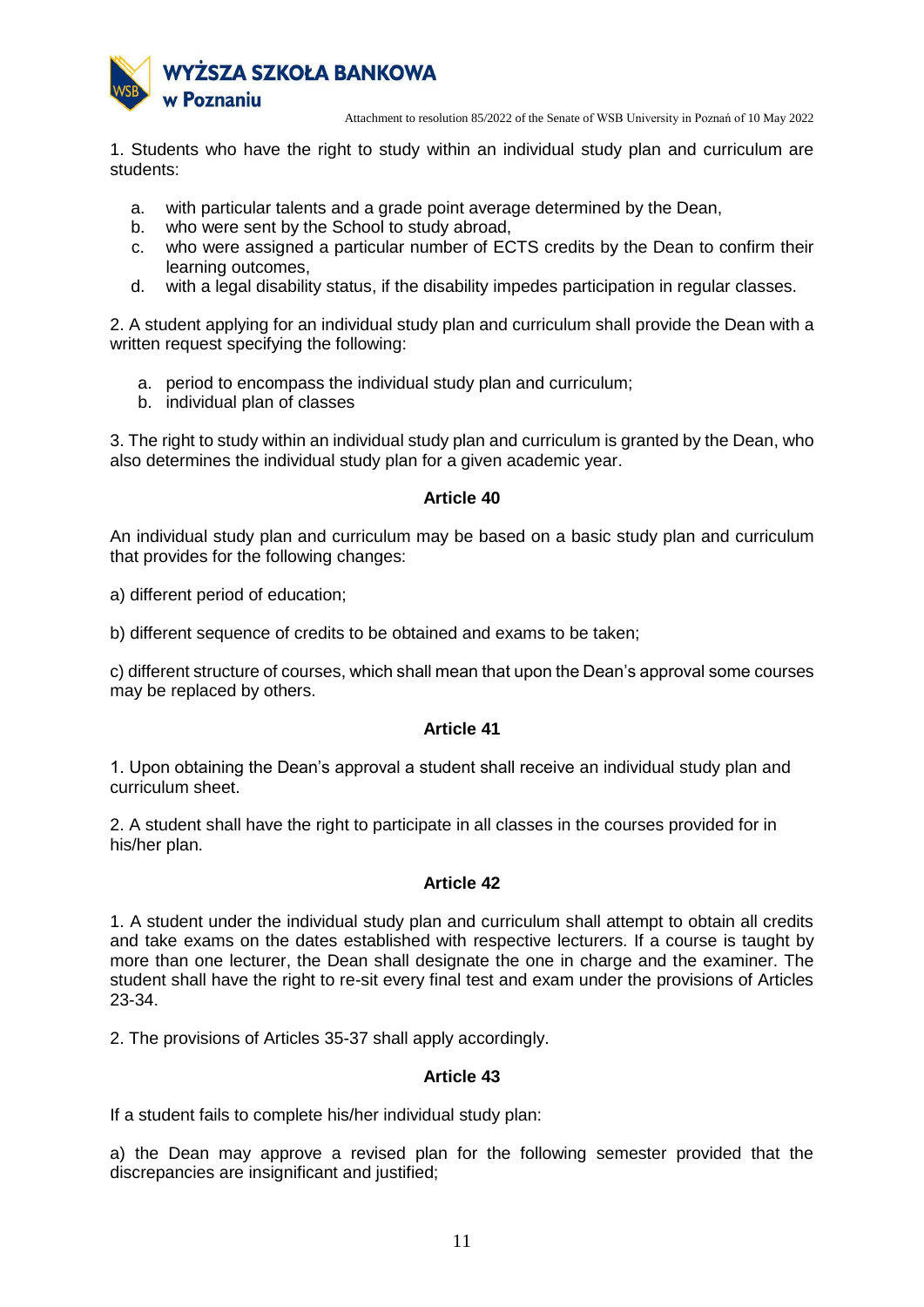

b) the Dean may refuse to grant consent for the individual study plan and curriculum to be continued in the case of serious discrepancies, and have the student complete a semester appropriate in view of the curriculum completed so far. The Dean may qualify the student for a given semester conditionally, as provided for in Article 37.

# **Article 44**

An Individual study plan and curriculum can also be implemented within individual interdisciplinary studies. Provisions of Articles 38-42 shall apply accordingly.

# **Article 45**

In justified cases the Dean may appoint an individual tutor for a student.

### **7. Specializations of studies**

#### **Article 46**

Students shall choose a specialization from a number of specializations offered to the students commencing education in a given academic year.

### **Article 47**

Detailed rules regarding the choice of specialization and studying thereof are determined by the Dean.

### **Article 48**

Launching a specialization depends on the number of interested students. A minimum required number of applications at a faculty shall be set forth by the Dean.

# **8. Professional Practice**

#### **Article 49**

1. Professional practice required by the curriculum are mandatory for first and second cycle programs, and long cycle programs; the number of hours is stipulated in the curriculum for a given field of study in accordance with applicable laws and executive acts.

2. Each student shall complete professional practice in line with his/her field of study and professional practice regulations.

3. Specific conditions regarding participation in and completion of professional practice are defined by the Dean.

4. Other issues concerning partaking in professional practice are regulated in the Professional Practice Regulations of WSB University in Poznań.

# **9 Field Practice**

# **Article 50**

1. Field practice required by the curriculum is mandatory for first and second cycle programs and the required number of hours is stipulated in the curriculum for a given field of study.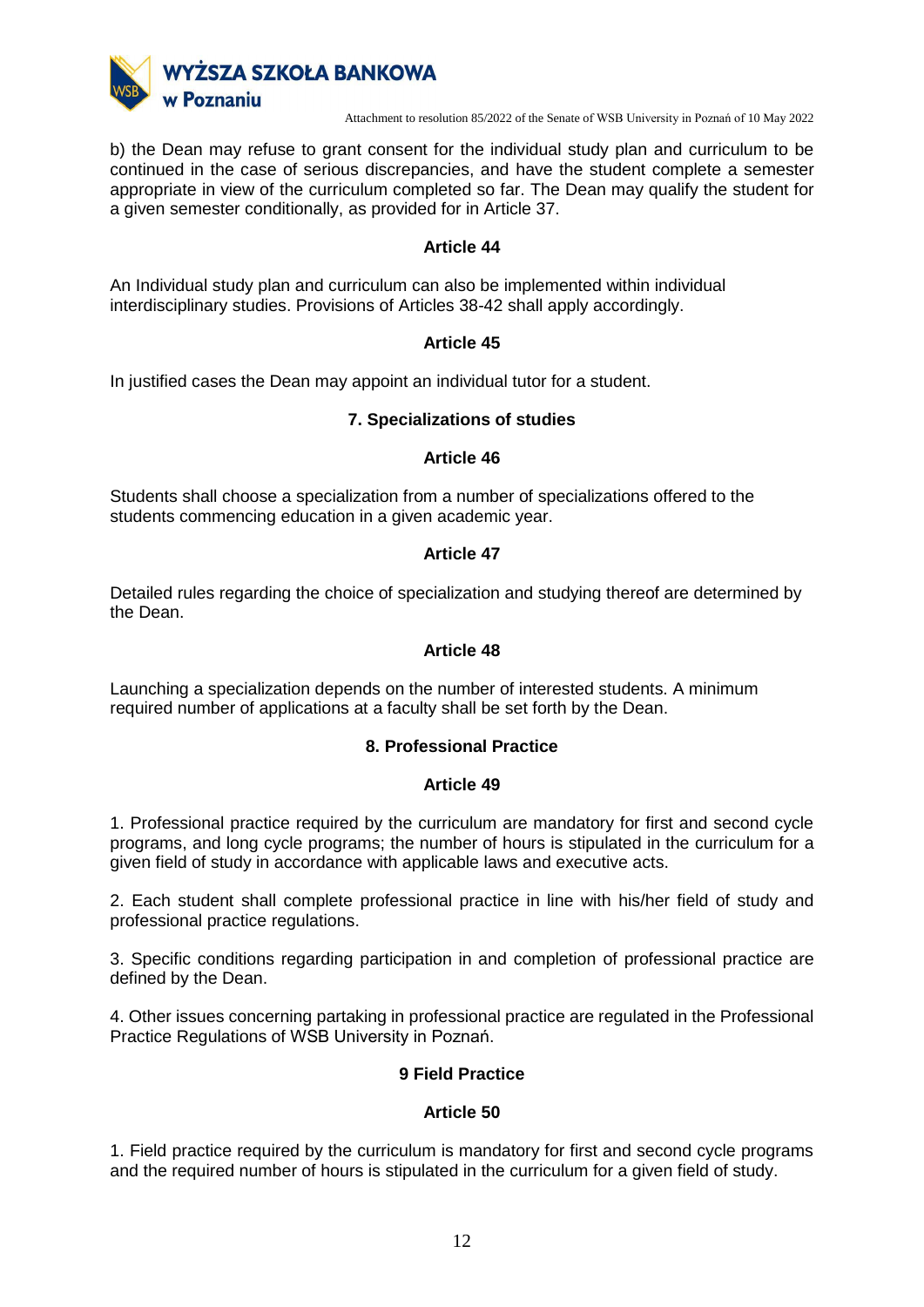

2. Conditions regarding partaking in and completion of field practice are defined in the Field Practice Regulations.

3. Specific conditions regarding participation in and completion of field practice are defined by the Dean.

# **10. Apprenticeship**

### **Article 51**

1. Apprenticeship provided for in the curriculum of dual degree programs is mandatory and the required number of hours is stipulated in the curriculum for a given field of study.

2. Conditions regarding partaking in and completion of apprenticeship are defined in the Apprenticeship Regulations and agreement with the partner company.

3. Specific conditions regarding participation in and completion of apprenticeship are defined by the Dean.

# **11. Change of the Form, Field of Study and Specialization**

# **Article 52**

1. A student may apply for a change of the form of studies.

2. The Dean shall grant approval provided that the School provides such possibility.

3. If the change results in curriculum differences, the student shall be required to make up for said differences by the date established by the Dean. Obtaining credits in such a case is regulated by the provisions in Articles 25-30*.*

# **Article 53**

1. At the request of a student made not later than before the start of the second semester of studies the Dean may agree to a change in the field of study, taking into account the similarity of learning outcomes and the number of ECTS credits obtained.

2. In especially justified cases, at the request of a student, the Dean may agree to a change in the field of study also during later semesters, taking into account the similarity of learning outcomes and the number of ECTS credits obtained.

3. A student may change the specialization by the end of the semester following the semester when the student made his/her choice. The decision to this effect shall be made by the Dean on the basis of a substantiated request.

4. A student shall be required to make up for any curriculum differences that are a consequence of the change of the form of study, field of study or specialization by the date established by the Dean in accordance with the provisions in Articles 25-30.

# **Article 54**

If the change of specialization results in a change of the field of study, the provisions in Articles 46-47 shall apply accordingly.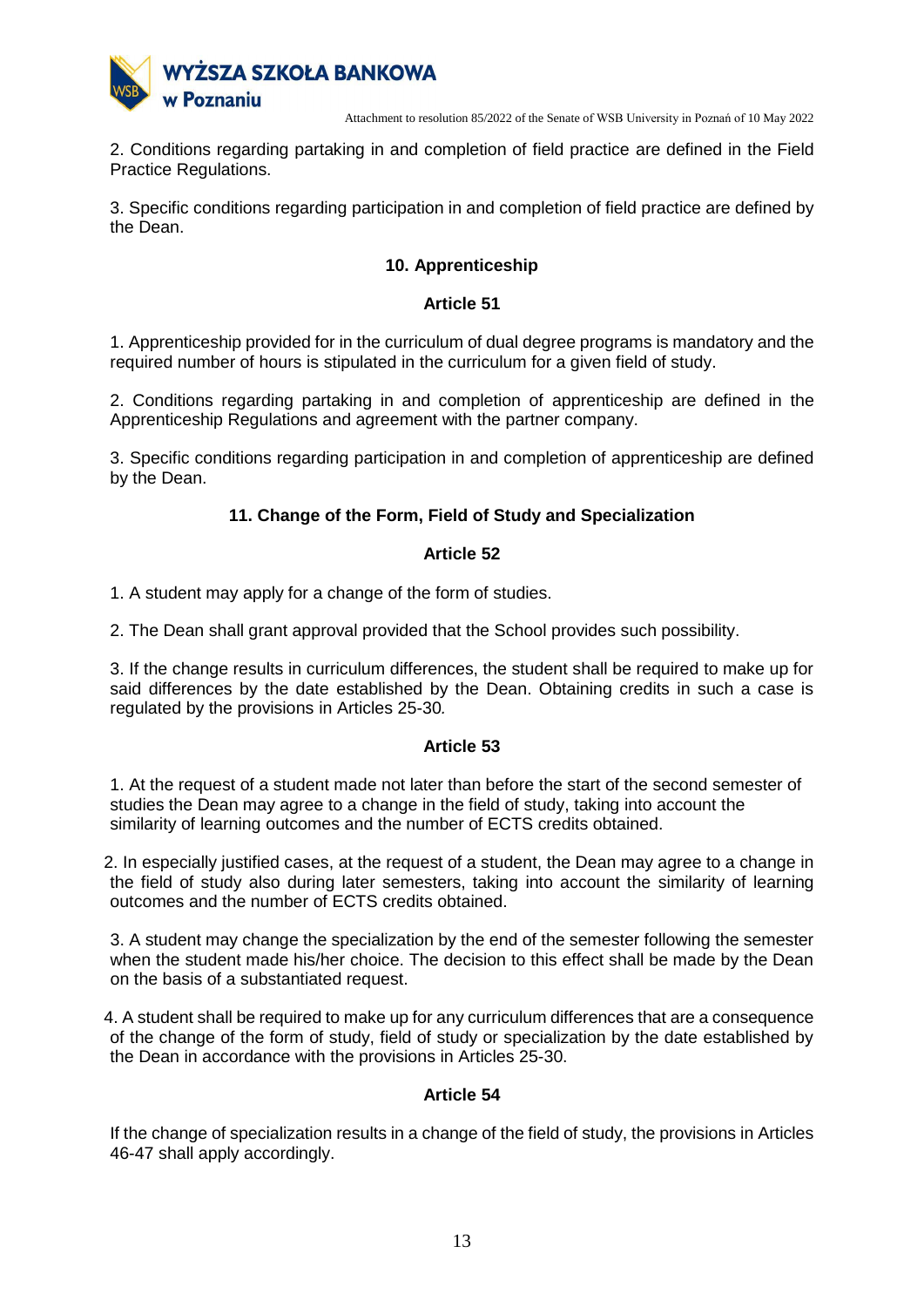

# **12. Leaves**

# **Article 55**

1. In the course of studies a student may be granted a long-term leave not shorter than one semester and not longer than two semesters in the following cases:

- a. taking up studies, apprenticeships and professional practice abroad,
- b. prolonged illness confirmed by a medical certificate indicating the duration of the leave,
- c. giving birth to or taking care of a child,
- d. important life circumstances. The decision is made by the Dean at the request of a student.

2. A student may apply for a short-term leave in the following cases:

- a. domestic or foreign trips organized by the School or the self-governing student's union;
- b. for important reasons duly justified by the student.

3. The leave is granted by the Dean. Leaves granted are entered in the records of the course of studies.

4. Leaves are not granted for the period of the previous semester or previous academic year.

5. Leaves may be granted after completing a semester.

6. In particularly justified circumstances the Dean may agree for the student to take a leave after a failed semester, on condition that the student completes all formalities related to the failed semester.

# **Article 56**

During the leave the student retains a valid student ID card.

# **Article 57**

1. Upon the completion of a long-term leave, the student resumes the studies from the beginning of the semester during which the leave was granted. In order to read the curriculum and all other conditions of studies, the student is obligated to report to the Registrar's Office prior to the beginning of the semester.

2. Upon the completion of a short-term leave the Dean may permit the student to make up for the missing credits and exams on an individual basis and resume studies as of the following semester.

3. If the curriculum has changed, upon his/her return from the leave, the student is required to make up for the curriculum differences that have emerged over the period of his/her leave. The Dean determines the date by which said differences are to be made up for and the applicable conditions.

# **13. Diploma Dissertation**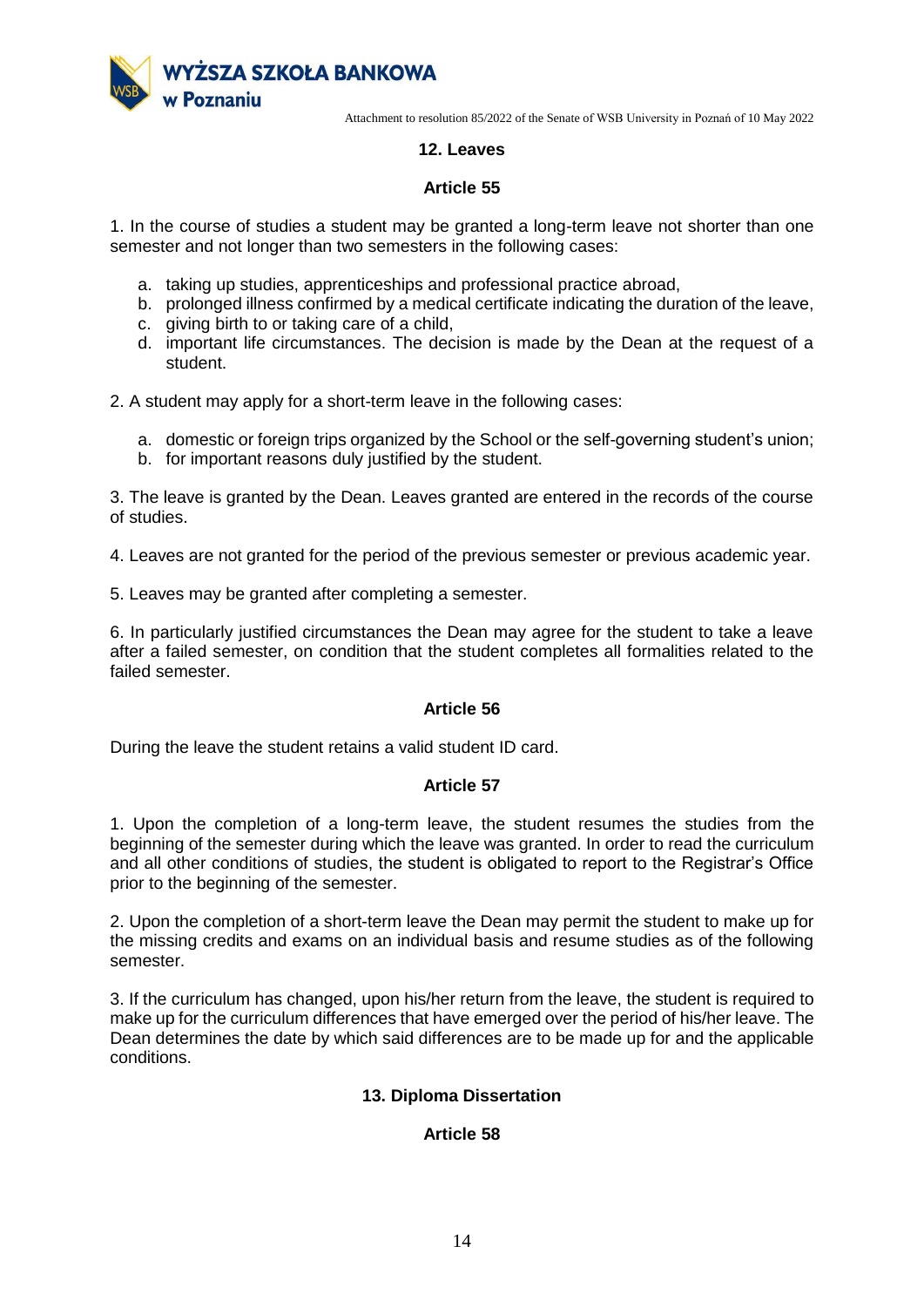

1. A diploma dissertation shall be deemed to mean a B.A., B. Sc. Eng. , M.A. thesis or a diploma project.

2. A diploma dissertation shall be developed under the supervision of an supervisor who is a holder of an academic degree or title. The list of advisors is made by the Dean.

3. If the diploma dissertation is a diploma project it should include a solution or a concept of solving a practical or theoretical problem within the scope of the field of study.

4. A diploma project shall be developed by teams of students under the supervision of an advisor. The maximum number of members in teams is defined by the Dean. In justified cases a diploma project may be prepared by one person. The project work method is defined by the dissertation supervisor.

5. In particularly justified cases, at the student's request and after consultation with the supervisor, the Dean may grant students from different fields of study a permission to write an interdisciplinary diploma project. Detailed rules for writing an interdisciplinary diploma project are specified by the Dean in a separate directive.

6. In the case of dual degree programs, in addition to the supervisor referred to in Article 58(2) above, the dissertation may be supervised by an auxiliary supervisor. Detailed conditions and scope of cooperation with such auxiliary supervisor are defined by the Dean.

7. Specific conditions concerning the form of diploma dissertations and assessment rules are defined by the Dean.

# **Article 59**

1. The subject of a diploma dissertation shall be approved by the dissertation supervisor taking into account the field of study, the student's academic interests, the subject matter of research conducted at the School and the practical business and social requirements..

2. The subject of the diploma dissertation should be specified and submitted for the opinion of the Diploma Dissertation Quality Committee by the date and according to the rules set forth by the Dean, which take into account the type of diploma dissertation, form of studies, and level of education.

# **Article 60**

1. A paper created as part of work performed by a student research association may be deemed equivalent to a diploma dissertation.

2. In justified cases a paper prepared by a student when studying at other universities at home and abroad may be deemed equivalent to a diploma dissertation.

3. If a student studies two related specializations in a single field of study, he/she has the right to submit a request to the Dean to write a single diploma dissertation. In this case the Dean shall make the decision on the basis of the opinion of dissertation supervisors.

4. At a student's request and subject to the Dean's consent, a diploma dissertation may be written in a foreign language provided that the diploma seminar is conducted by an academic teacher with appropriate linguistic competence.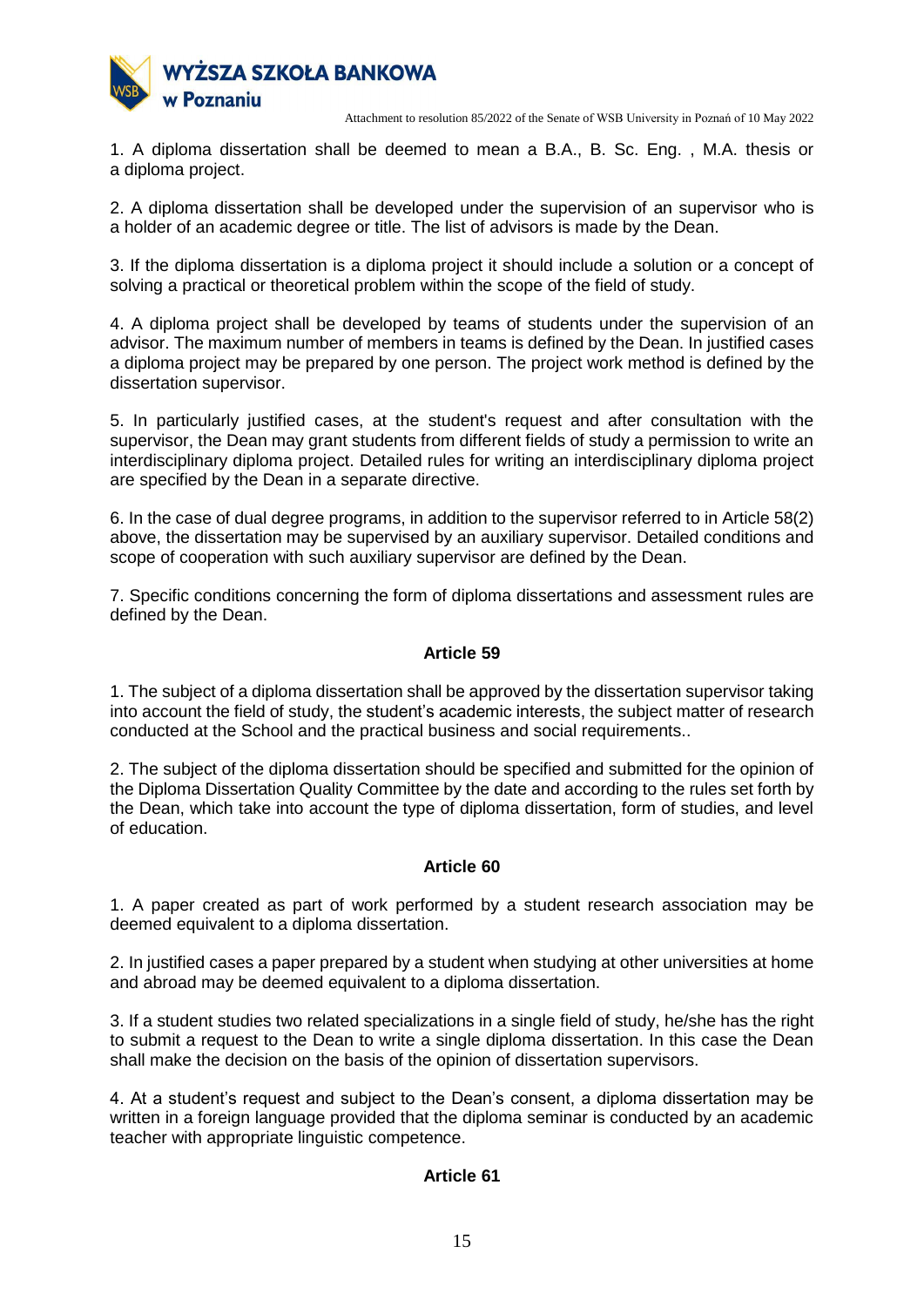

1. Each dissertation is verified in the Uniform Antiplagiarism System before it is accepted by the supervisor.

2. A student shall submit to the Registrar's Office two hard copies and one electronic copy of the diploma dissertation, approved by the dissertation supervisor, by the date established by the Dean. This is a condition to obtain a credit for the seminar in the last semester of studies.

3. A diploma dissertation shall be evaluated by the dissertation supervisor and an independent reviewer appointed by the Dean. The student has the right to learn the grade awarded for his/her dissertation at least three days prior to the diploma examination.

# **Article 62**

1. A student who has obtained credits for all the courses provided for in the curriculum except for the seminar or failed to submit the dissertation on time, may obtain a credit during the resit exam session.

2. A student who fails the seminar in the re-sit session may apply for permission to repeat the last semester's seminar .

# **Article 63**

1. If a diploma dissertation is failed by the reviewer, the Dean designates another reviewer. The second review is deemed to be final.

2. In the case of a dissertation failed for the second time the student may request to repeat the seminar.

# **14. Diploma Examination**

# **Article 64**

1. A diploma examination shall be deemed to mean a B.A., B. Sc. Eng. or an M.A. final exam.

2. The diploma examination may be conducted using distance learning methods and techniques only in synchronous form. Detailed rules for organising the diploma examination may be specified in legal acts issued by competent governing bodies of the University.

3. A student is eligible for a diploma examination under the following conditions:

- a. he/she has obtained credits for all courses and passed all exams provided for in the curriculum,
- b. he/she has obtained a positive grade for the diploma dissertation,
- c. he/she has cleared all his responsibilities towards the School,
- d. he/she has completed professional practice if provided for in the curriculum,
- e. he/she has completed field practice provided for in the curriculum,
- f. he/she has completed apprenticeship provided for in the curriculum of dual degree programs.

# **Article 65**

1. The date of the diploma examination is established by the Dean to take place not later than three months since the submission of the dissertation. The date of the exam is announced seven (7) days in advance at the latest.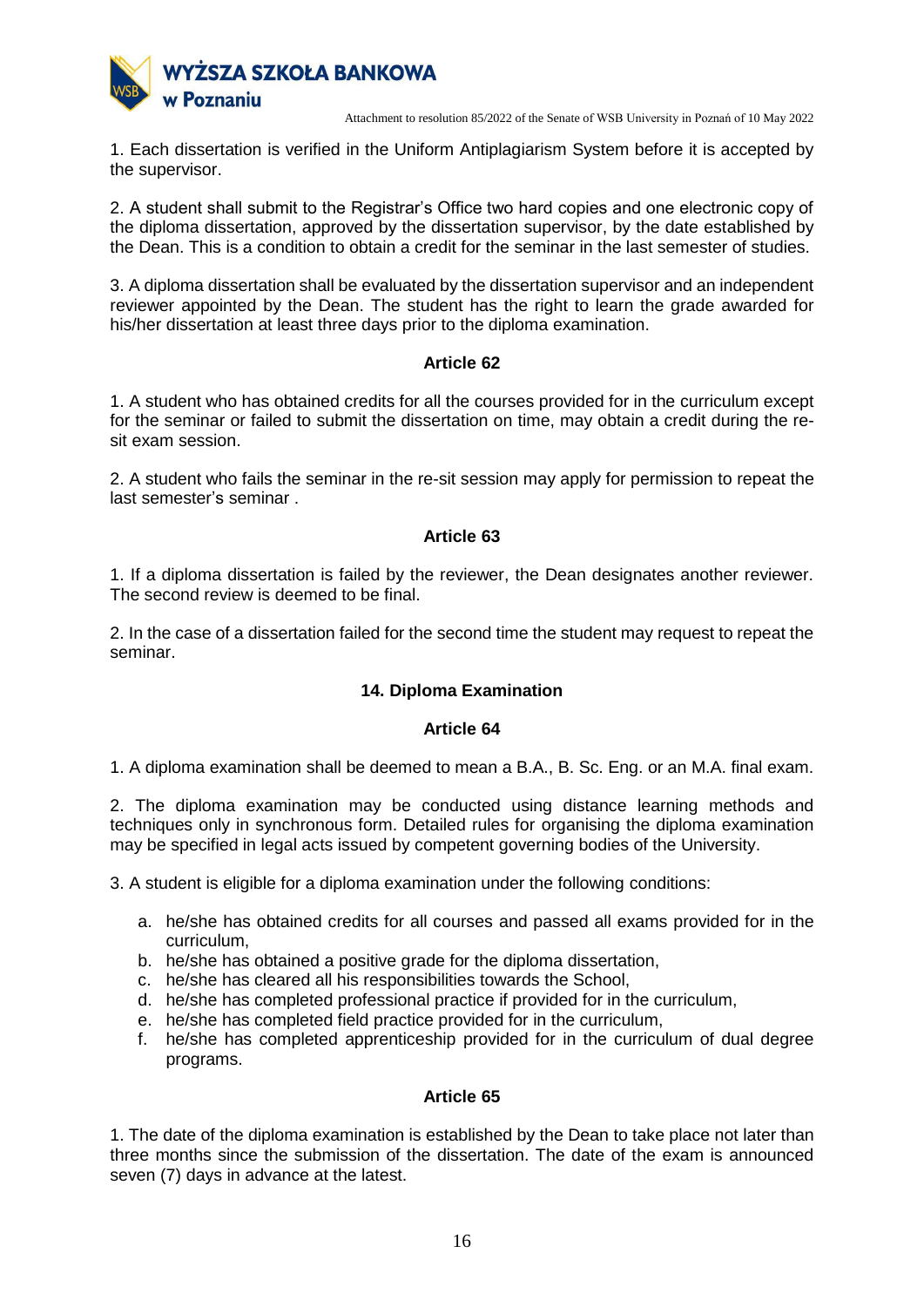

2. The examination board is appointed by the Dean.

3. The Dean or the person appointed by the Dean acts as the chairperson.

# **Article 66**

1. The diploma examination comprises two parts: the examination in the field of study and the defense of the dissertation in the following manner:

- a. in the course of the examination in the field of study the student answers random questions on the examination topics,
- b. in the course of the defense of the diploma dissertation the student answers questions on the issues discussed in the dissertation.

2. With regard to fields of study where the study plans require passing an end-of-semester exam, the Dean may establish other rules for conducing the part of the diploma examination pertaining to the particular field of study.

3. Diploma exam grade is determined by the board.

4. Diploma exam grade, which comprises 20% of final grade of studies, is comprised of the field of study exam grade and the defense of diploma dissertation grade.

### **Article 67**

As regards diploma dissertations which are diploma projects the diploma exam may differ in form to account for the nature of a team project. In such case the rules concerning diploma exam shall be defined by the Dean.

#### **Article 68**

1. The final grade for the examination is determined in accordance with the following scale:

| up to 2.99           | fail (niedostateczny)                     | 2    |
|----------------------|-------------------------------------------|------|
|                      |                                           |      |
| from 3.00 up to 3.24 | satisfactory (dostateczny)                | 3    |
| from 3.25 up to 3.74 | more than satisfactory (dostateczny plus) | $3+$ |
| from 3.75 up to 4.24 | good ( <i>dobry</i> )                     | 4    |
| from 4.25 up to 4.74 | very good (dobry plus)                    | 4+   |
| up to 4.75           | excellent (bardzo dobry)                  | 5    |

2. Conditions regarding evaluation rules for diploma exam are defined by the Rector. In justified cases specific conditions are defined by the Dean of the Faculty.

# **Article 69**

Upon the request of the student or the supervisor of the dissertation and subject to permission of the student, the final exam can be open for audience.

# **Article 70**

The Dean sets the second date for the diploma examination if a student has failed the exam.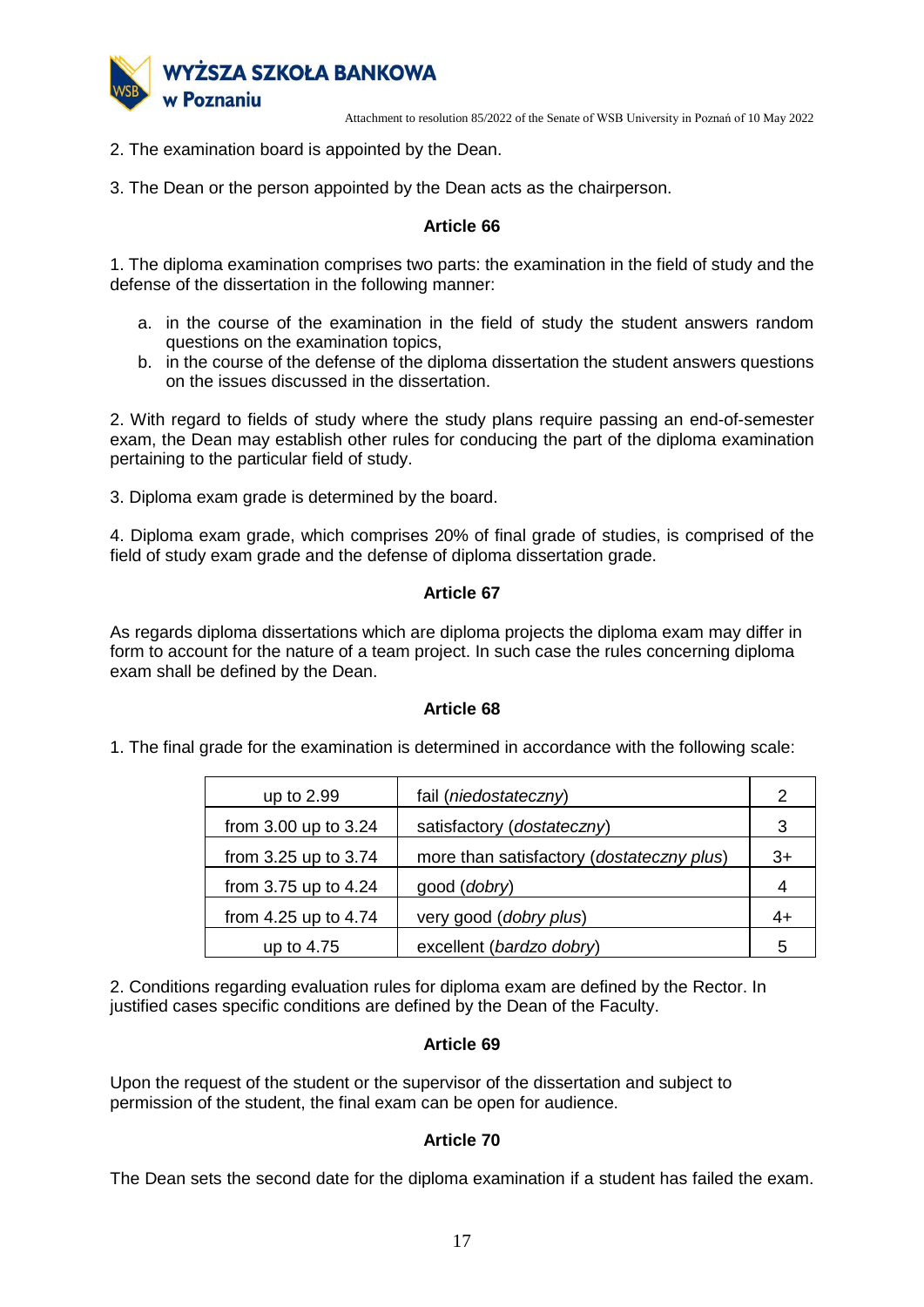

The second date is deemed to be final and should fall in the period ranging from one month since the first examination at the earliest up to three months after the first examination at the latest. Such date is final.

# **Article 71**

If a student is unable to take the exam due to health problems or other important reasons, he/she should notify the Dean of the reasons preventing him/her from taking the exam on the day prior to the exam date at the latest; within fourteen (14) days since the date of the defense said student should submit a written excuse. If the Dean accepts the excuse, a new date for the diploma examination is set. .

# **Article 72**

In justified cases stipulated in Article 71 a student may take a diploma examination no later than 12 months from the date of the final semester completion. The Dean shall take the decision at the request of the student. The date shall be final.

# **Article 73**

A student who has failed to take the examination and excuse his/her absence is removed from the student roster.

# **Article 74**

If a student fails the examination at the second attempt, the Dean shall remove him from the student roster.

# **Article 75**

If the diploma dissertation has been written in a foreign language the Dean may, at the student's request, express consent to conduct the examination in the foreign language. The Dean's consent is conditioned on the relevant linguistic competence of the board members.

# **Article 76**

1. The final result of the studies is a sum total of the following:

- a. 60% of the arithmetic average of all exam grades and credits obtained in the course of studies, excluding the courses credited with the entry *zal*. (pass without a grade), optional and additional courses;
- b. 20% of the arithmetic average of the grade for the diploma dissertation;
- c. 20% of the grade in the diploma examination.

2. At the request of the chairperson, the board may change the final result of the studies, raising it by one grade, if a student obtains the final exam grade of at least 5.0 (excellent), and if the average grade in the last two semesters of studies is not lower than 4.5 (very good).

# **Article 77**

The higher education diploma features the final result for the studies in accordance with the following scale:

| satisfactory ( <i>dostateczny</i> )<br>up to 3.25 |
|---------------------------------------------------|
|---------------------------------------------------|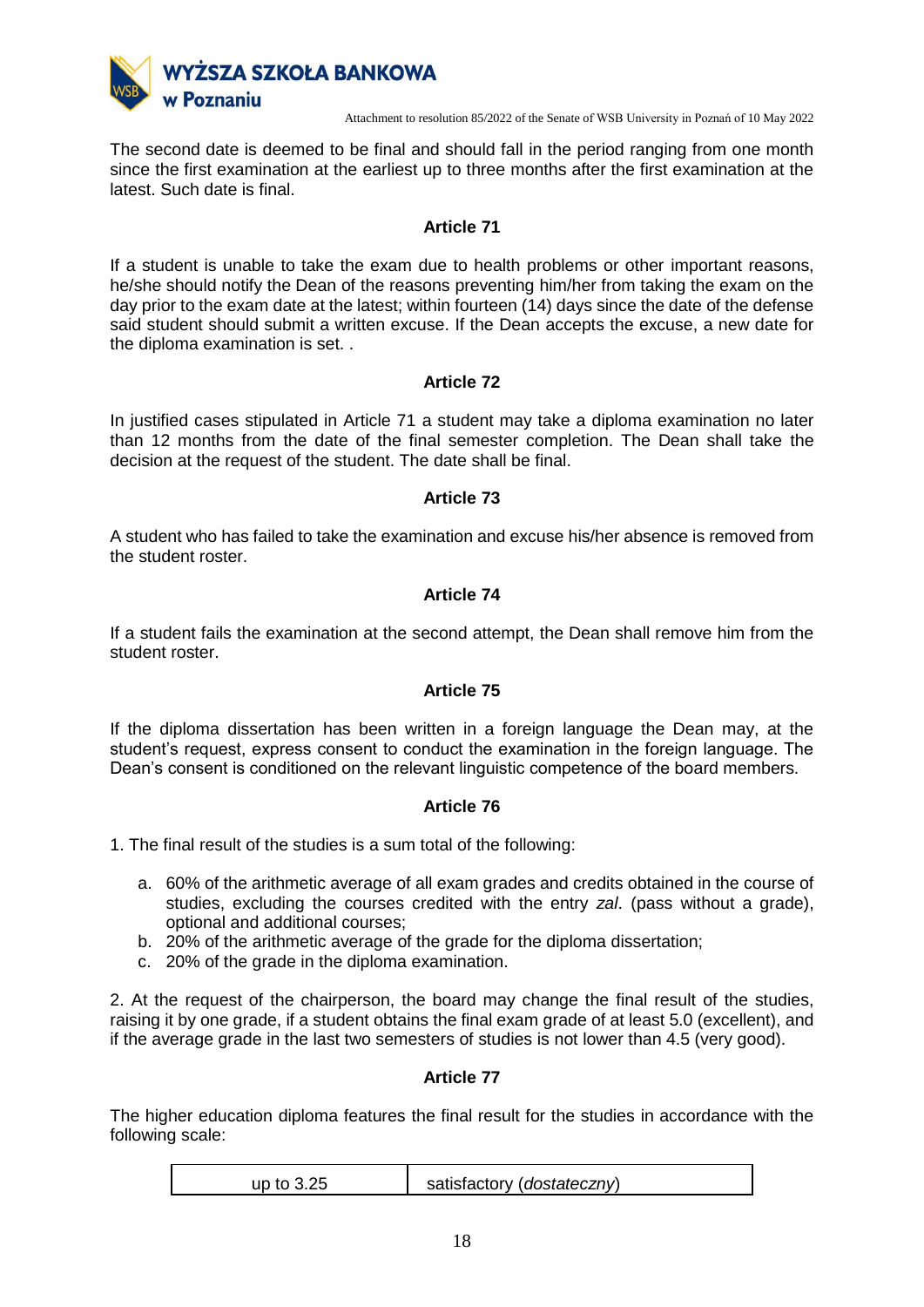

| from 3.26 up to 3.75     | more than satisfactory (dostateczny plus) |
|--------------------------|-------------------------------------------|
| from 3.76 up to 4.25     | good ( <i>dobry</i> )                     |
| from $4.26$ up to $4.50$ | very good (dobry plus)                    |
| from $4.51$              | excellent (bardzo dobry)                  |

# **15. Completion of Studies**

# **Article 78**

A graduate receives a higher education diploma upon passing the diploma examination.

# **Article 79**

1. A graduate of the School receives a higher education diploma confirming that he/she was awarded the professional title of *licencjat* (Bachelor), *inżynier* (Engineer) or *magister* (Master).

2. At the graduate's written request submitted within 30 days since the date of the final diploma examination, a certified copy of the diploma translated into a foreign language may also be issued.

3. The graduate receives a higher education diploma thirty (30) days since the date of his/her diploma examination.

# **16. Removal from the Student Roster**

#### **Article 80**

1. A student shall be removed from the student roster in the following cases:

- a. failure to commence studies;
- b. discontinuation of studies;
- c. no academic progress;
- d. failure to obtain credits for a semester or year by the designated date;
- e. failure to submit the diploma dissertation by the designated date;
- f. failure to take the diploma examination;
- g. failure to obtain positive grade on diploma exam;
- h. disciplinary expulsion from the School;
- i. failure to pay the tuition fees;
- j. failure to comply with the provisions of the agreement for providing educational services.

# **Article 81**

1. A student is prevented from commencing studies when he/she fails to do the following within one month from the date of the start of a semester:

- a. take the oath stipulated in Article 5(1)(b),
- b. does not meet the requirements stipulated in Article 37(5) and 53(4).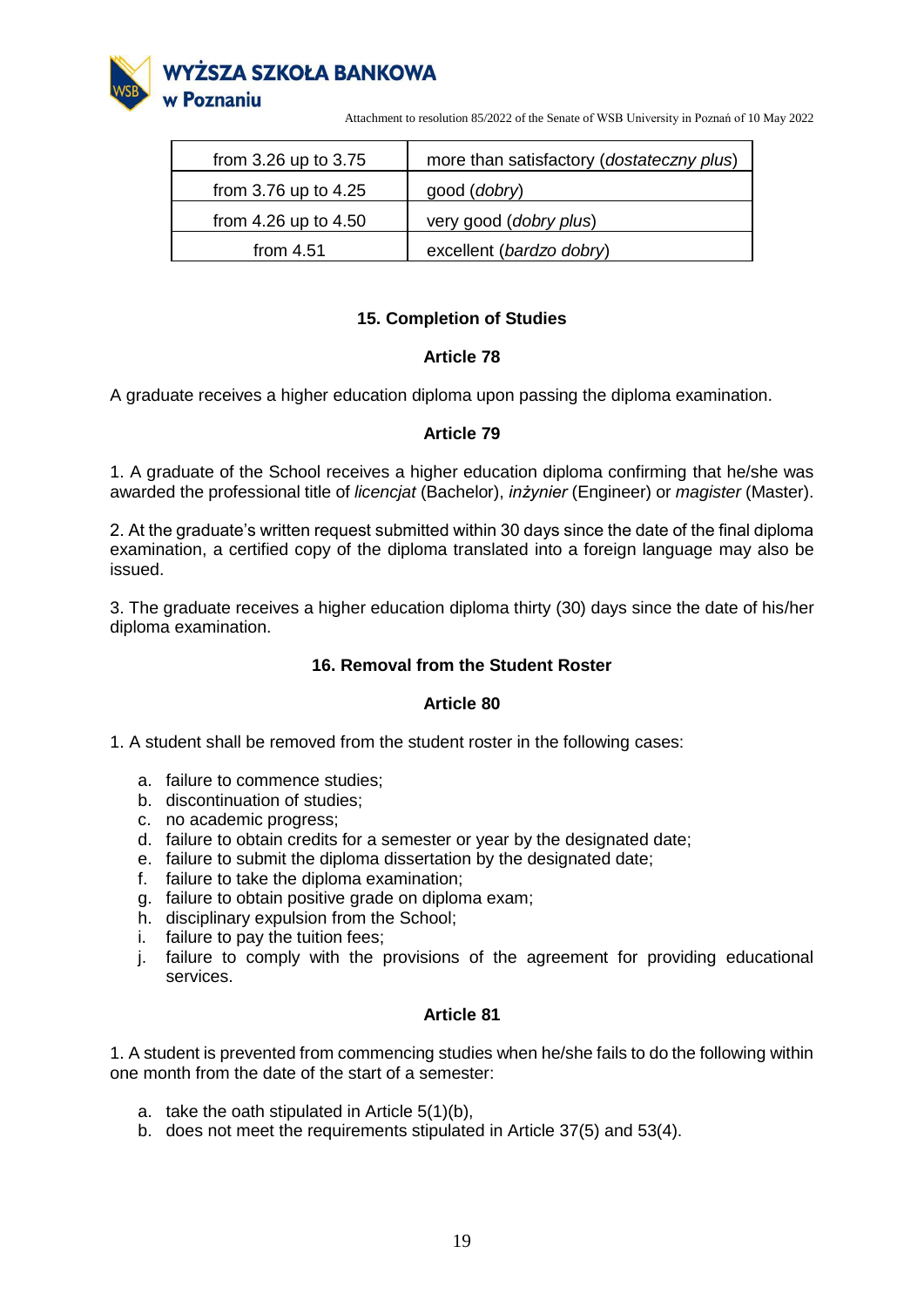

2. The student's decision to discontinue studies shall be submitted to the Dean in writing (hard copy bearing the student's handwritten signature).

3. Lack of academic progress is acknowledged by the Dean when the student fails to meet the conditions enabling him/her to:

- a. repeat the semester;
- b. repeat a course;
- c. take the diploma examination;
- d. be conditionally qualified for the next semester.

### **Article 82**

The decision to remove a student from the student roster shall rest with the Dean. Upon the removal the student is required to clear all his responsibilities towards the School, including the payment of tuition fees up to the time of such removal.

# **17. Conditions for Resuming Studies**

### **Article 83**

1. A student removed from the student roster may apply to be reinstated within a period of two years since his removal. The Dean determines the conditions for the reinstatement.

2. A student may be reinstated only once.

### **18. Students' Disciplinary Liability**

#### **Article 84**

1. A student who breaches the regulations of the School or commits acts unbecoming to a student, under the provisions of the Act, shall face disciplinary liability before a faculty disciplinary board or a peer review panel of the self-governing student's union.

2. Behavior unbecoming to a student is in particular the following:

- a. misrepresentation to bodies of the School, academic staff and administrative staff;
- b. plagiarism;
- c. forgery;
- d. being intoxicated on School's premises;
- e. violation of the physical integrityas well as any and all forms of discrimination and psychological violence against of other persons inside and outside the premises of the School;
- f. destruction of the School's property;
- g. other types of behavior unbecoming to a student.

3. The investigation shall be conducted by the Disciplinary Ombudsman appointed by the Rector from the School's academic staff.